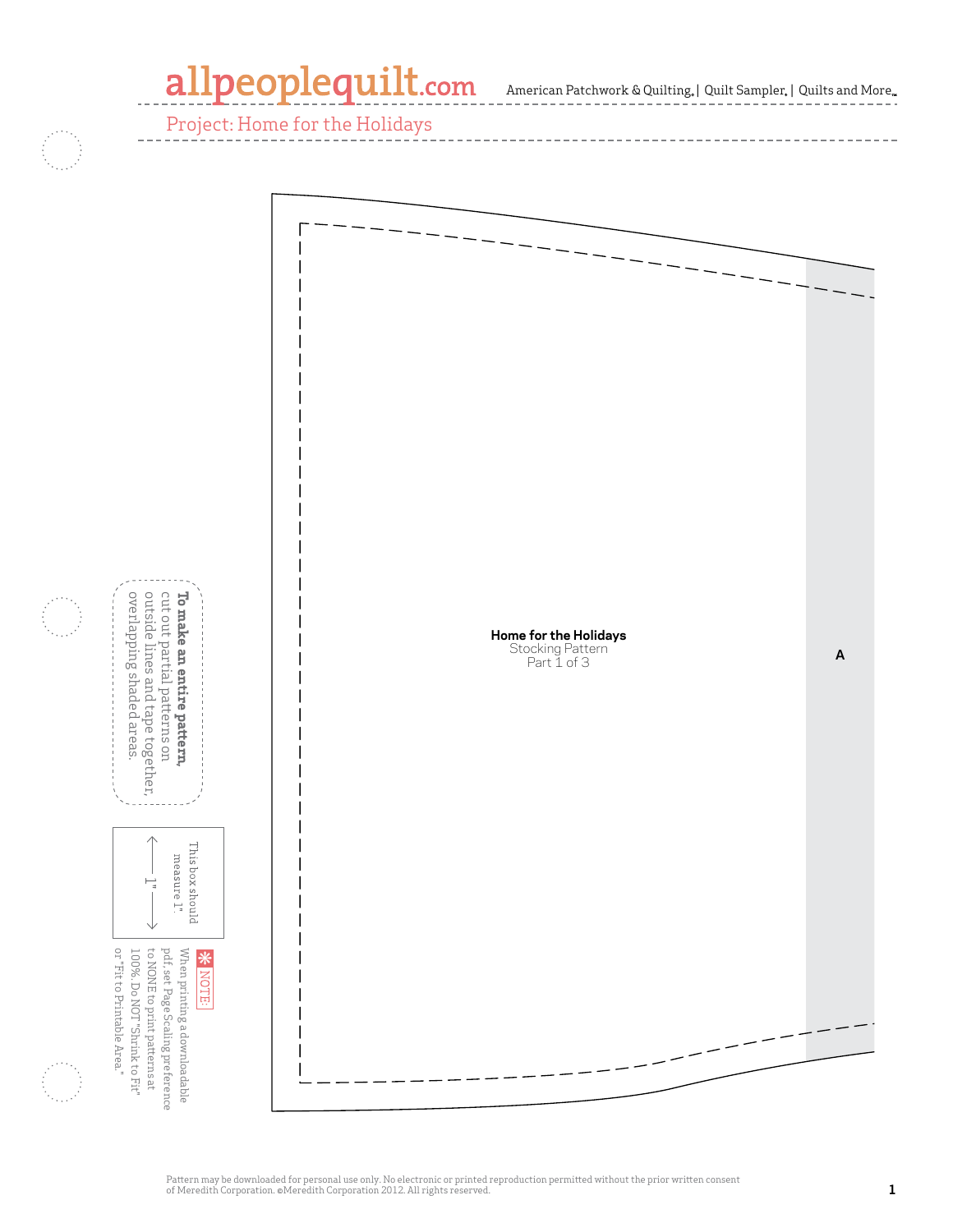

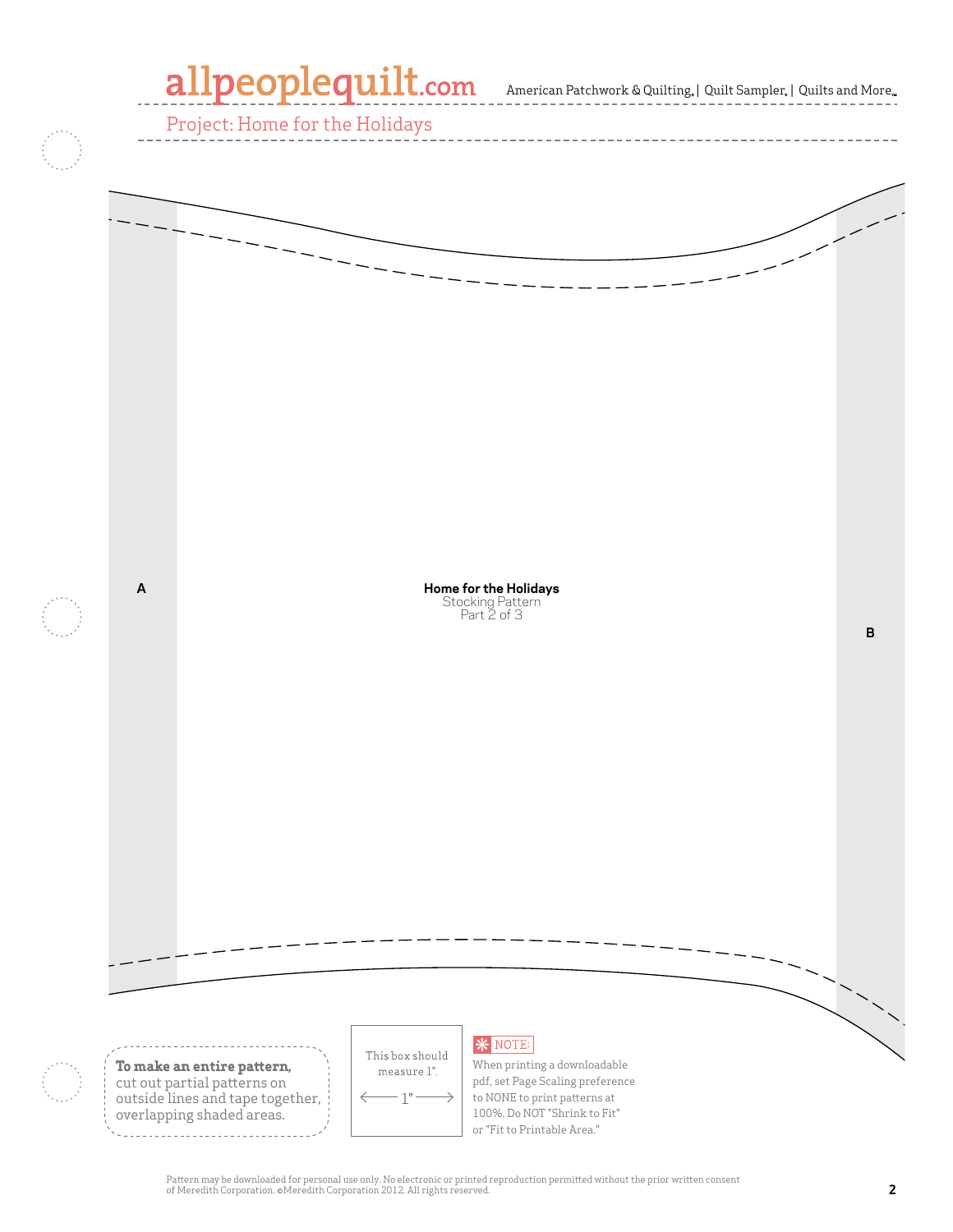# allpeoplequilt.com

American Patchwork & Quilting, | Quilt Sampler, | Quilts and More...

**B**

**Home for Stocking Patterns** 

Project: Home for the Holidays



#### **\*** NOTE:

This box should measure 1".  $1"$ 

When printing a downloadable pdf, set Page Scaling preference to NONE to print patterns at 100%. Do NOT "Shrink to Fit" or "Fit to Printable Area."

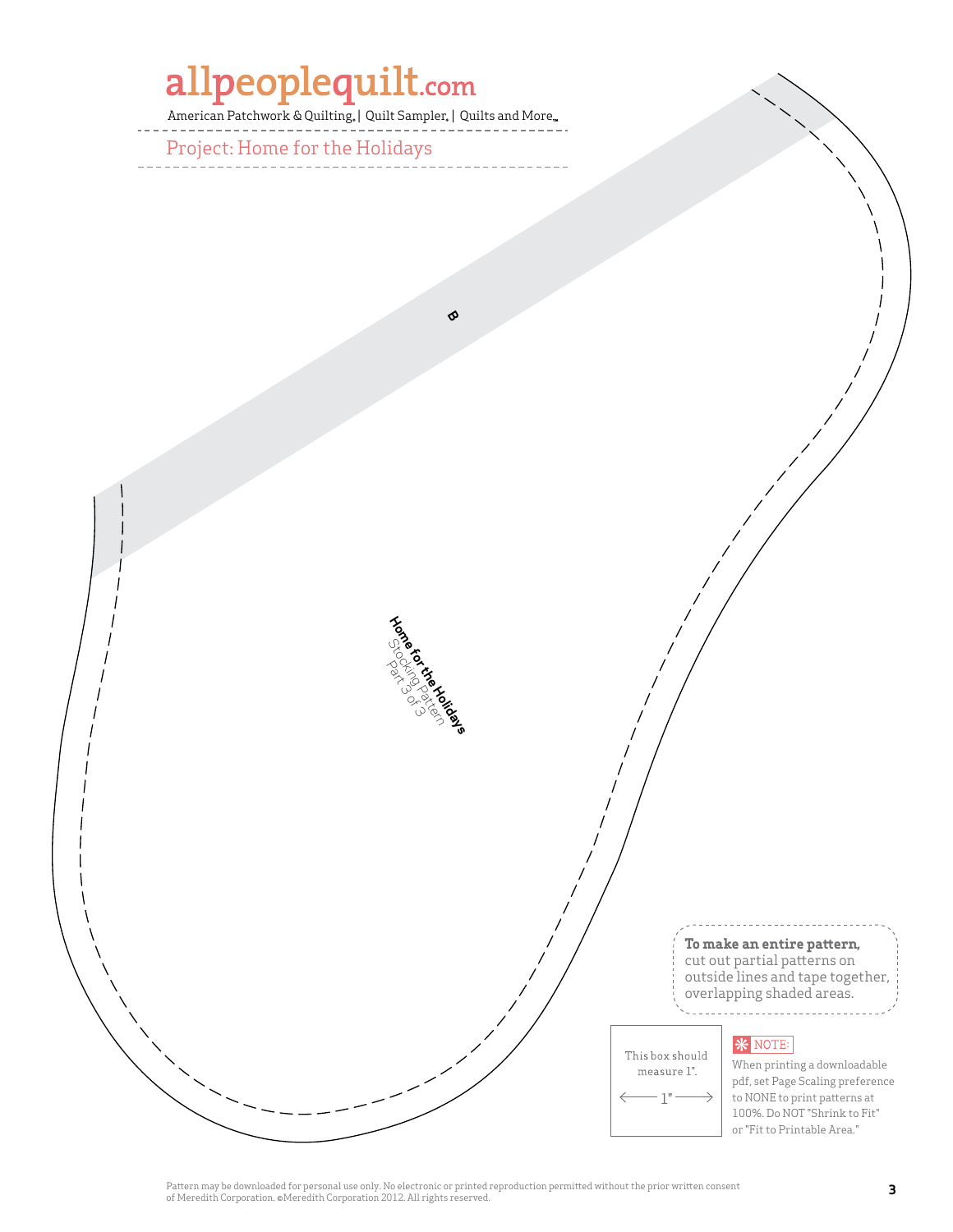### allpeoplequilt.com American Patchwork & Quilting, | Quilt Sampler, | Quilts and More..

Project: Home for the Holidays

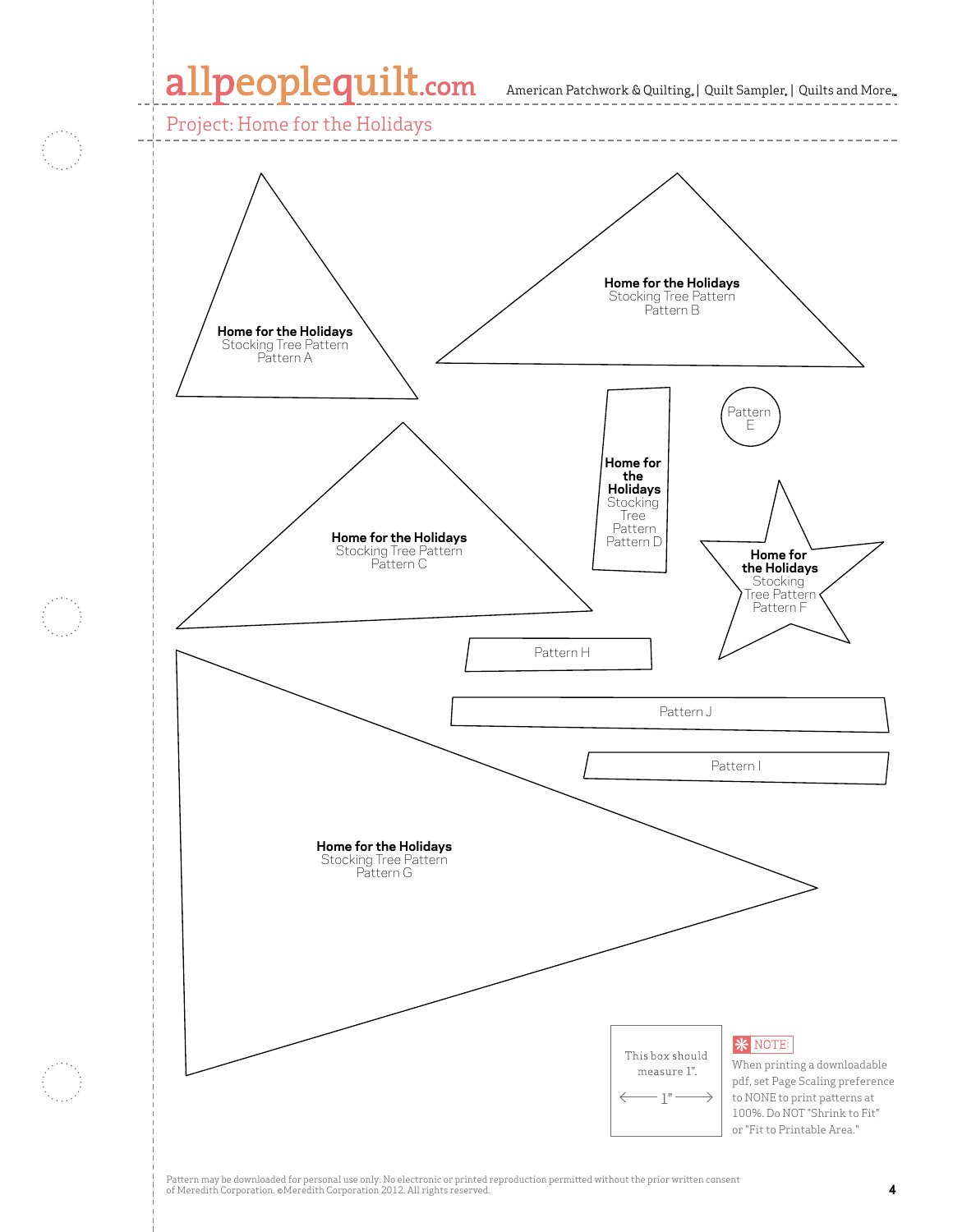#### allpeoplequilt.com

Project: Home for the Holidays

Pattern F